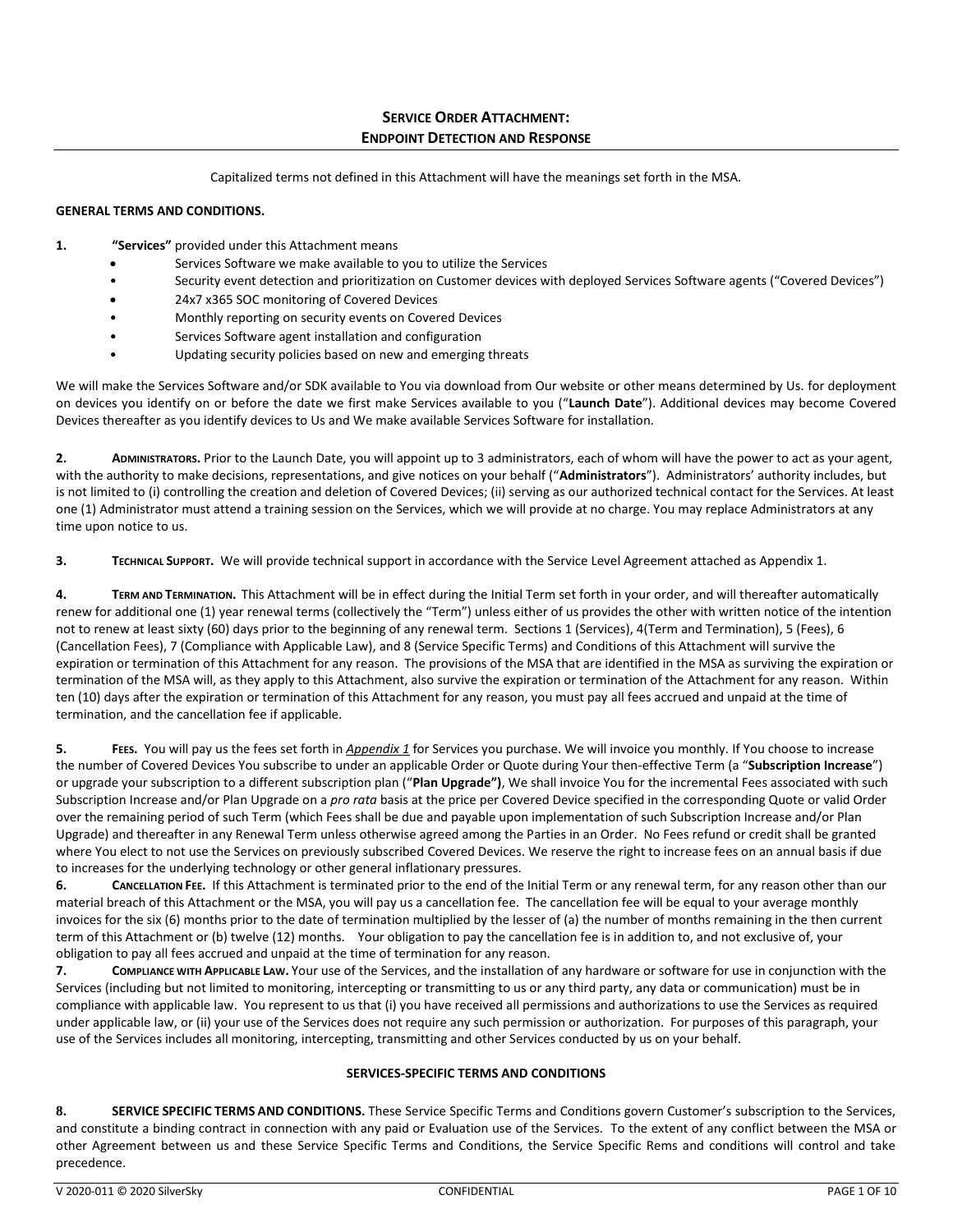8.1. Scope. These Special Terms govern your purchase of the Services which include malware protection, detection and remediation Services, endpoint detection and response Services, device discovery and control Services, and other Services offered by Us over time, together with the software underlying such products and services and any updates, patches, bug fixes and versions thereto ("Enhancements"). You agree to accept all Enhancements necessary for the proper function of the Services as released by Us from time to time, and further agree that We shall not be responsible for the proper performance of the Services or security issues encountered with the Services related to Your failure to accept Enhancements in a timely manner.

8.2. Documentation. All use of the Services shall be in accordance with Our then-current published documentation such as technical user guides, installation instructions, articles or similar documentation specifying the functionalities of the Services and made available by Us to You through the Customer Portal, as updated from time-to-time in the normal course of business ("Documentation").

# 8.3. License Grant.

# 8.3.1.

**i)** Subject to Your compliance with these Special Terms, We hereby grant You a worldwide, non-transferable, non-exclusive license during the Term or any Evaluation Period to install, store, access, use, execute and display the Services (including Enhancements) solely in support of Your (and Your Affiliate(s)) internal business security and operation, in accordance with the Documentation describing the permissible use of the Services ("License"). The License granted herein is limited to the number of physical or virtual Covered Devices licensed to You pursuant to a valid Order.

**ii)** "Affiliate(s)" means any entity that directly, or indirectly through intermediaries, controls, is controlled by, or is under common control with a Party. The license granted to You herein includes the right to connect Your Affiliates' Covered Devices to the Services so as to provide the Services to such Affiliates' Endpoints, provided that You agree to remain fully responsible and liable under these Special Terms for Your Affiliates use of the Services

a) Other Services. If You decide to enable, access or use third Party products, applications, services, software, networks or other systems, and/or information which may be linked to the Services through Our open APIs (collectively, "Other Services"), including integrating such Other Services directly to Your instance of the Services, be advised that Your access and use of such Other Services is governed solely by the terms and conditions of such Other Services, and We do not endorse, are not responsible or liable for, and make no representations as to any aspect of such Other Services, including, without limitation, their content or the manner in which they handle data or any interaction between You and the provider of such Other Services, or any damage or loss caused or alleged to be caused by or in connection with Your enablement, access or use of any such Other Services. You may be required to register for or log into such Other Services on their respective websites. By enabling any Other Services, You expressly permit Us to disclose Your Login as well as Your Data to such Other Services as necessary to facilitate Your enablement and use of such Other Services.

b) Third Party Service. If You enter into an agreement with a third party to manage the installation, onboarding and/or operation of the Services on Your behalf ("Third Party Service") then You may allow such Third Party Service to use the Services provided that (i) as between the Parties, You remain responsible for all its obligations under the terms of these Special Terms; (ii) such Third Party Service only uses the Services for Your internal purposes and not for the benefit of any third party or the Third Party Service, and agrees to the terms of these Special Terms in providing services to You; and (iii) You remain liable to Us for the Third Party Service's service on Your behalf.

## 8.3.2 Evaluations; Early Adoption and Beta Use.

- a) Evaluation Offering**.** If You receive the Services for evaluation purposes, then You may use the Services for Your own internal evaluation purposes ("Evaluation") for a period of up to thirty (30) days from the start date of the Evaluation (the "Evaluation Period"), unless otherwise agreed to in the valid Order and/or Quote covering the Evaluation.
- b) Evaluation License and Restrictions. In addition to the license scope detailed elsewhere in these Special Terms, during Evaluation You: (i) may install and use, solely during the Evaluation Period, the Services Software on up to fifty Covered Devices (unless the Parties mutually agree on a different Evaluation Period, or a different number of copies in an Order executed by both Parties and referencing these Special Terms); (ii) may install an evaluation framework comprising of malware and exploit samples, to the extent applicable, only on a single computer, in a controlled environment, which is not connected to a production network, with access to only the Your management server, all in accordance with documentation and materials furnished by Us; (iii) shall comply with the use restrictions in Section 8.4; and (iv) shall uninstall any portion of the Services Software residing on Your Covered Devices after the Evaluation Period, return all Documentation in its possession to Us, and confirm to Us in writing (email accepted) of such deletion and uninstallation. You understand that We may disable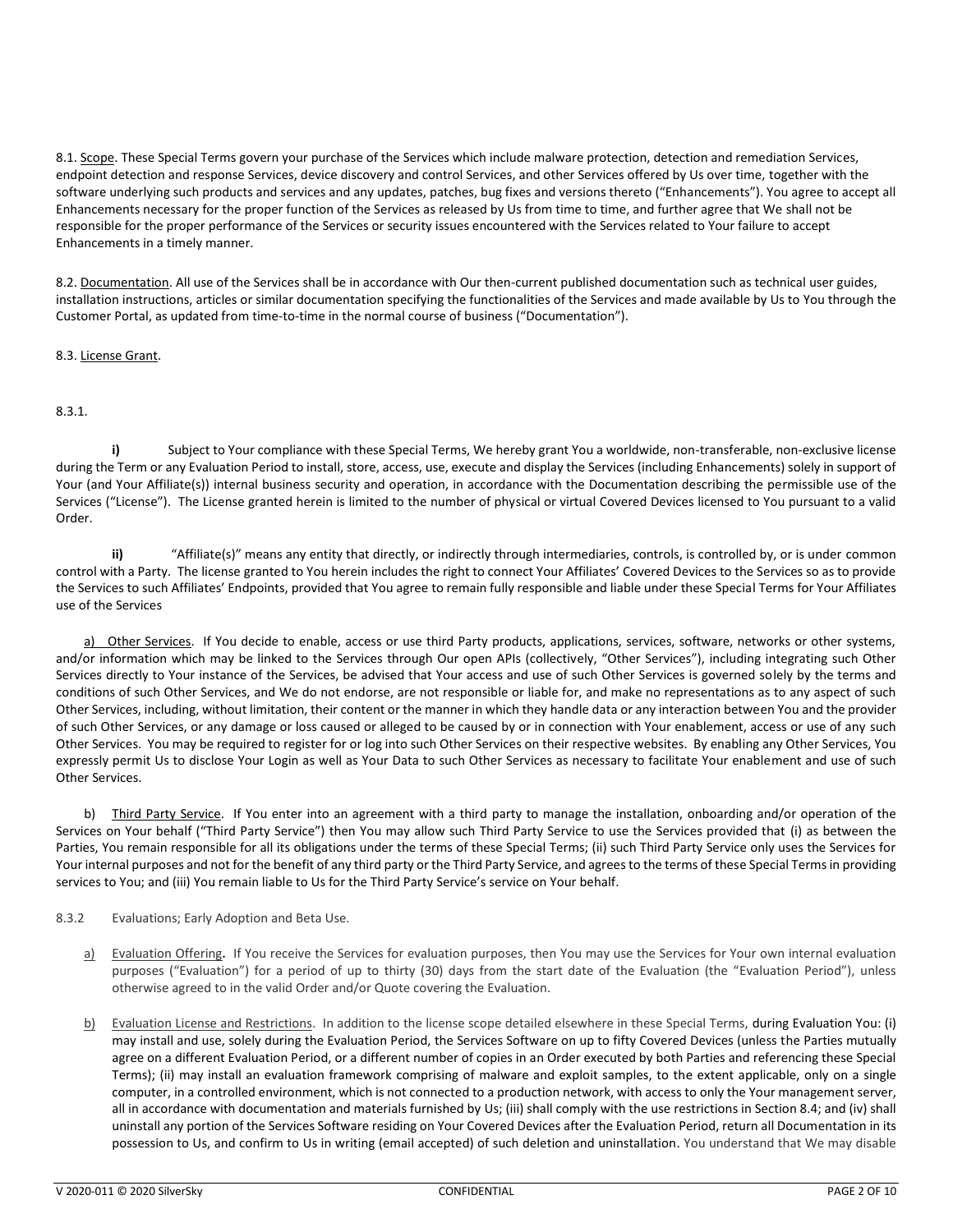access to the Services automatically at the end of the Evaluation Period, without notice to Your. During and following the Evaluation Period, the Parties shall discuss Evaluation results in good faith.

- c) Early Adoption or Beta Use. If You are invited to and agree to participate in an Early Adoption Program or Beta Program, You acknowledge that Early Adoption or Beta versions of the Services are prerelease versions of the Services and as such may contain errors, bugs or other defects. Accordingly, Your use and testing of the Early Adoption and/or Beta versions of the Services is subject to the disclaimers stated in Section (1) below. Additionally, Your use of Early Adoption and/or Beta versions of the Services is subject to Our sole discretion as to length and scope of use, updates and support of such Early Adoption or Beta versions of the Services.
	- 1. DISCLAIMER OF WARRANTIES AND LIABILITY. DURING EVALUATION, OR EARLY ADOPTION OR BETA USE OF THE SERVICES, THE SERVICES ARE OFFERED ON AN "AS IS" BASIS, WITHOUT ANY WARRANTIES, EXPRESS OR IMPLIED, INCLUDING, BUT NOT LIMITED TO, WARRANTIES OF MERCHANTABILITY, FITNESS FOR A PARTICULAR PURPOSE, ACCURACY, NON-INFRINGEMENT, OR THOSE ARISING BY LAW, STATUTE, USAGE OF TRADE, OR COURSE OF DEALING. YOU ASSUME ALL RISK AS TO THE RESULTS AND PERFORMANCE OF THE SERVICES AND ACKNOWLEDGES THAT THE USE OF THE SERVICES, TO THE EXTENT APPLICABLE, MUST BE MADE IN STRICT CONFORMANCE WITH SENTINELONE'S INSTRUCTIONS. WITHOUT DEROGATING FROM THE FOREGOING, IT IS UNDERSTOOD AND AGREED THAT SENTINELONE WILL NOT BE LIABLE FOR ANY NETWORK DOWNTIME, SERVICES DOWNTIME, AND/OR IDENTIFYING AREAS OF WEAKNESS IN THE SERVICES. FOR ALL EVALUATIONS, OR EARLY ADOPTION OR BETA USE OF THE SERVICES, WE SHALL HAVE NO LIABILITY TO YOU OR ANY OTHER PERSON OR ENTITY FOR ANY INDIRECT, INCIDENTAL, SPECIAL, OR CONSEQUENTIAL DAMAGES WHATSOEVER, INCLUDING, WITHOUT LIMITATION, LOSS OF REVENUE OR PROFIT, LOST OR DAMAGED DATA, LOSS OF PROGRAMS OR INFORMATION OR OTHER INTANGIBLE LOSS ARISING OUT OF THE USE OF OR THE INABILITY TO USE THE SERVICES, OR INFORMATION, OR ANY PERMANENT OR TEMPORARY CESSATION OF THE SERVICES OR ACCESS TO INFORMATION, OR THE DELETION OR CORRUPTION OF ANY CONTENT OR INFORMATION, OR THE FAILURE TO STORE ANY CONTENT OR INFORMATION OR OTHER COMMERCIAL OR ECONOMIC LOSS, HOWEVER CAUSED AND REGARDLESS OF THE THEORY OF LIABILITY (CONTRACT, TORT OR OTHERWISE), EVEN IF WE HAVE BEEN ADVISED OF THE POSSIBILITY OF SUCH DAMAGES, OR THAT THEY ARE FORESEEABLE. WE ALSO ARE NOT RESPONSIBLE FOR CLAIMS BY ANY THIRD PARTY. WHILE THE SERVICES ARE PROVIDED FREE OF CHARGE FOR EVALUATION, EARLY ADOPTION OR BETA PURPOSES ONLY, OUR MAXIMUM AGGREGATE LIABILITY TO YOU SHALL NOT EXCEED US \$100. IN JURISDICTIONS WHERE THE EXCLUSION OR LIMITATION OF LIABILITY FOR CONSEQUENTIAL OR INCIDENTAL DAMAGES IS NOT ALLOWED OUR LIABILITY OF SHALL BE LIMITED TO THE GREATEST EXTENT PERMITTED BY LAW. THE FOREGOING LIMITATION OF LIABILITY SHALL NOT APPLY TO THE PARTIES OBLIGATIONS UNDER SECTION 7 HEREIN.

8.4 Restrictions. Except as expressly authorized by these Special Terms, You may not do any of the following: (i) modify, disclose, alter, translate or create derivative works of the Services (or any components thereof) or any accompanying Documentation; (ii) license, sublicense, resell, distribute, lease, rent, lend, transfer, assign or otherwise dispose of the Services (or any components thereof) or any Documentation; (iii) use the Services other than as permitted under these Special Terms, as directly related to Your internal business operations and in conformity with the Documentation, and not otherwise use the Services for any other commercial or business use, including without limitation offering any portion of the Services as benefits or services to third parties; (iv) use the Services in violation of any laws or regulations, including, without limitation, to store or transmit infringing, libelous or otherwise unlawful or tortious material, or material in violation of third-party privacy rights; (v) use the Services to store, transmit or test for any viruses, software routines or other code designed to permit unauthorized access, disable, erase or otherwise harm software, hardware or data, or to perform any other harmful actions; (vi) probe, scan or test the efficacy or vulnerability of the Services, or take any action in an effort to circumvent or undermine the Services, except for the legitimate testing of the Services in coordination with Us, in connection with considering a subscription to the Services as licensed herein; (vii) attempt or actually disassemble, decompile or reverse engineer, copy, frame or mirror any part or content of the Services, or otherwise derive any of the Services' source code; (viii) access, test, and/or use the Services in any way to build a competitive product or service, or copy any features or functions of the Services; (ix) interfere with or disrupt the integrity or performance of the Services; (x) attempt to gain unauthorized access to the Services or their related systems or networks; (xi) disclose to any third party or publish in any media any performance information or analysis relating to the Services; (xii) fail to maintain all copyright, trademark and proprietary notices on the Services and any permitted copy thereof; or (xiii) cause or permit any Services user or third party to do any of the foregoing.

8.5 Privacy and Security.

8.5.1 Processing Limitations and Security Obligation**.** In providing You the Services We will (i) store, process and access Your Data only to the extent reasonably necessary to provide you the Services and to improve the Services; and (ii) implement and maintain commercially reasonable technical, physical and organizational measures to protect the security, confidentiality and integrity of Your Data hosted by Us or Our authorized third party service providers from unauthorized access, use, alteration or disclosure. **"**Your Data" means all data and information associated with You which is uploaded to, processed by, generated by, and/or stored within the Services by You or through Your use of the Services.

8.5.2 Data Privacy. We will handle Your Personal Information in accordance with these Special Terms, our Privacy Policy, and privacy laws applicable to the Personal Information the Services collect when operating in default mode (expressly excluding specific privacy laws applicable to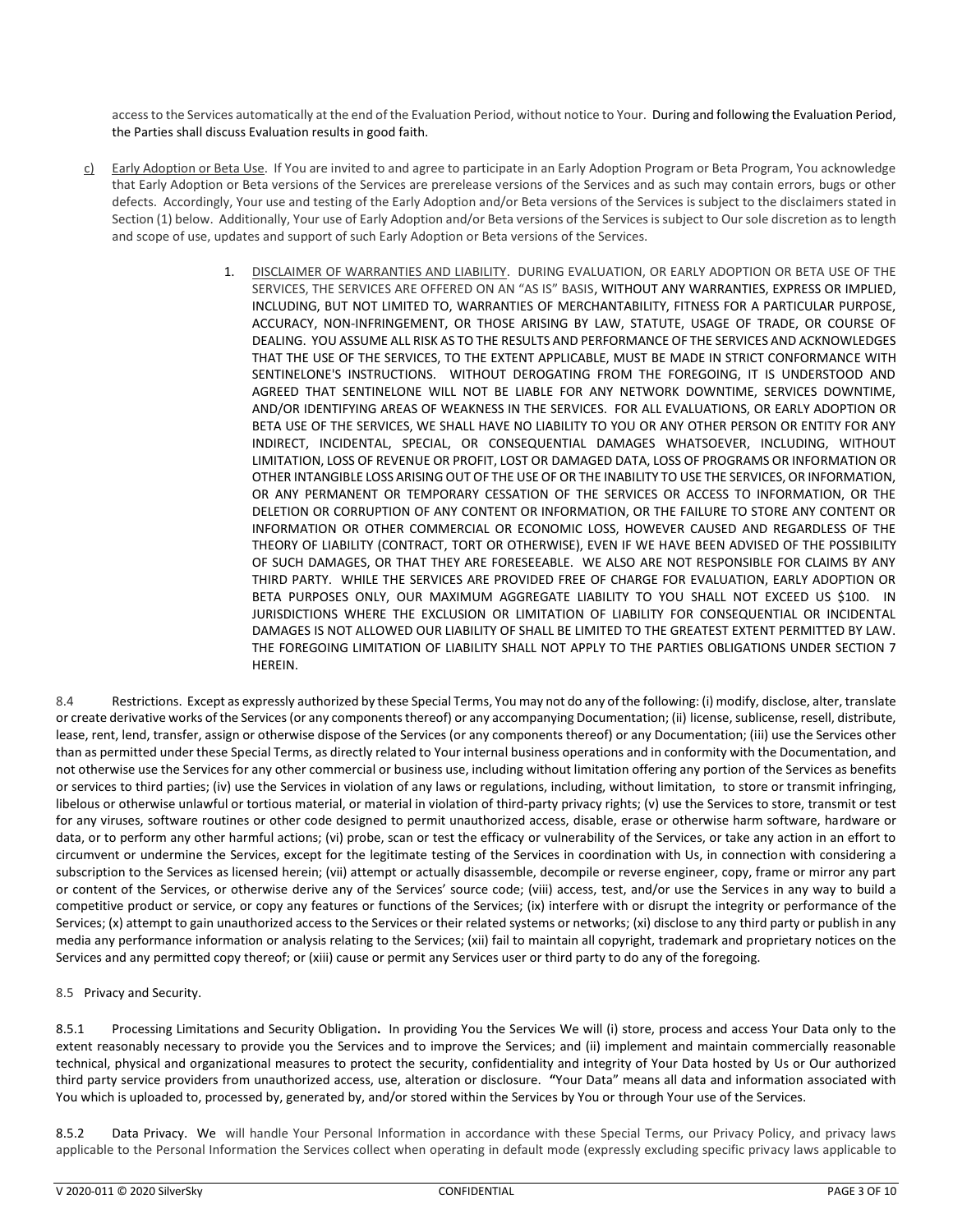files the Services may collect if You elect to trigger certain features resulting in the processing of any file by the Services). Such privacy laws include the California Civil Code Sec. 1798.100 et seq. ("CCPA") and the EU General Data Protection Regulation 2016/679 ("GDPR") and We shall act exclusively as a Service Provider (as defined by CCPA), and Data Processor (as defined in GDPR) and shall retain, use, disclose and process Personal Information solely for the purpose of providing and enhancing the Services To the extent You provide to Us Personal Information of individuals residing in the European Economic Area ("EEA"), You and We hereby agree that You shall be deemed the data controller (as defined in GDPR) and any applicable national laws made under it, and where You are established in Switzerland, the Swiss Federal Act of 19 June 1992 on Data Protection, as may be amended or superseded), and in its capacity as Processor of Personal Information, We shall process such Personal Information only for the purpose of providing and enhancing the Services subject to these Special Terms, and as otherwise instructed by the controller of such Personal Information.

8.6 Hosting Location. Unless otherwise specifically agreed among the Parties, Your Data may be processed and/or hosted by Us or Our authorized third-party service providers in the United States.

8.7 Anonymized Data. Notwithstanding anything to the contrary in these Special Terms, We may monitor, collect, use and store anonymous and aggregate statistics and/or data regarding use of the Services solely for Our internal business purposes or the internal business purposes of our third party provider(including, but not limited to, improving the Services and creating new features) and such anonymized and aggregate data shall not be considered Your Data.

8.8 Representations, Warranties and Remedies.

8.8.1 General Representations and Warranties. Each Party represents and warrants it shall deliver (as to Us) and operate (as to You) the Services in material conformity with the Documentation and the terms herein; and (v) it will perform its obligations under these Terms in accordance with applicable federal or state laws or regulations.

8.8.2 Conformity with Documentation. We warrant that at any point in time during the Term, the most recent release of the Services (the "Current Release") will substantially conform in all material respects with the Documentation. Our sole obligation for material non-conformity with this warranty shall be, in Our sole discretion, to use commercially reasonable efforts (i) to provide You with an error-correction or workaround which corrects the reported non-conformity; (ii) to replace the non-conforming portions of the Services with conforming items; or (iii) if We reasonably determines such remedies to be impracticable within a reasonable period of time, to terminate the Services and refund the Fees paid for the Services. The above warranty will not apply: (a) if the Services are not used in compliance with the Documentation; (b) if any unauthorized modifications are made to the Services by You or any third party; (c) to use of early releases of the Services which are not the Current Release or the Services release immediately preceding the Current Release; (d) to defects due to accident, abuse or improper use by You; or (e) to Evaluation or Early Adoption use of the Services.

8.8.3 Disclaimer. EXCEPT FOR THE REPRESENTATIONS AND WARRANTIES SET FORTH IN THIS SECTION 8.8, EACH PARTY ON BEHALF OF ITSELF AND ITS THIRD PARTY LICENSORS DISCLAIMS ANY AND ALL REPRESENTATIONS OR WARRANTIES (EXPRESS OR IMPLIED, ORAL OR WRITTEN) WITH RESPECT TO THESE TERMS AND THE SENTINELONE SERVICES, WHETHER ALLEGED TO ARISE BY OPERATION OF LAW, STATUTE, CUSTOM OR USAGE IN THE TRADE, BY COURSE OF DEALING OR OTHERWISE, INCLUDING ALL WARRANTIES OF MERCHANTABILITY, FITNESS OR SUITABILITY FOR ANY PARTICULAR PURPOSE (WHETHER OR NOT SUCH PARTY KNOWS, HAS REASON TO KNOW, HAS BEEN ADVISED, OR IS OTHERWISE AWARE OF ANY SUCH PURPOSE), ACCURACY, NON-INFRINGEMENT, CONDITION OF TITLE. THIS DISCLAIMER AND EXCLUSION WILL APPLY EVEN IF ANY EXPRESS WARRANTY HEREIN FAILS OF ITS ESSENTIAL PURPOSE.

8.9 Customer Indemnity. Customer, at its sole expense, will indemnify us and its directors, officers, employees and agents or other authorized representatives and its licensors and third party service providers from and against any Claim, and be liable for any related damages, payments, deficiencies, fines, judgments, settlements, liabilities, losses, costs and expenses (including, but not limited to, reasonable attorneys' fees, costs, penalties, interest and disbursements) arising out of: (a) Customer's use of the Services in breach of these Special Terms; (b) Customer's use of any third party IP; (c) breach or alleged breach of Customer's obligations under Sections 8.3.1.a) (Other Services) 8.3.1.b) (Third Party Service) or 8.4 (Restrictions) herein; or (d) the failure of Your administrators of Your account to maintain the confidentiality of their login information to such account. Customer's indemnification obligations under this Section 8.9 are conditioned upon Our: (i) giving prompt written notice of the Claim (provided that failure to provide prompt written notice to the indemnifying Party will not alleviate Customer's obligations under this Section 8.9 to the extent any associated delay does not materially prejudice or impair the defense of the related Claims); (ii) granting You the option to take sole control of the) and settlement of the Claim (except that Our prior written approval will be required for any settlement that reasonably can be expected to require an affirmative obligation of Us); and (iii) providing reasonable cooperation to You and, at the Your request and expense, assistance in the defense or settlement of the Claim.

# 8.10 Limitation of Liability.

8.10.1 SUBJECT TO ANY SPECIFIC LIMITATIONS ON LIABILITY STATED IN THIS SECTION, IN NO EVENT WILL EITHER PARTY'S TOTAL LIABILITY ARISING OUT OF OR RELATED TO THESE TERMS EXCEED THE FEES PAID OR PAYABLE BY CUSTOMER TO US FOR 6 MONTHS SERVICES FEES AT THE TIME OF THE EVENT OR EVENTS LEADING TO THE ALLEGED DAMAGES.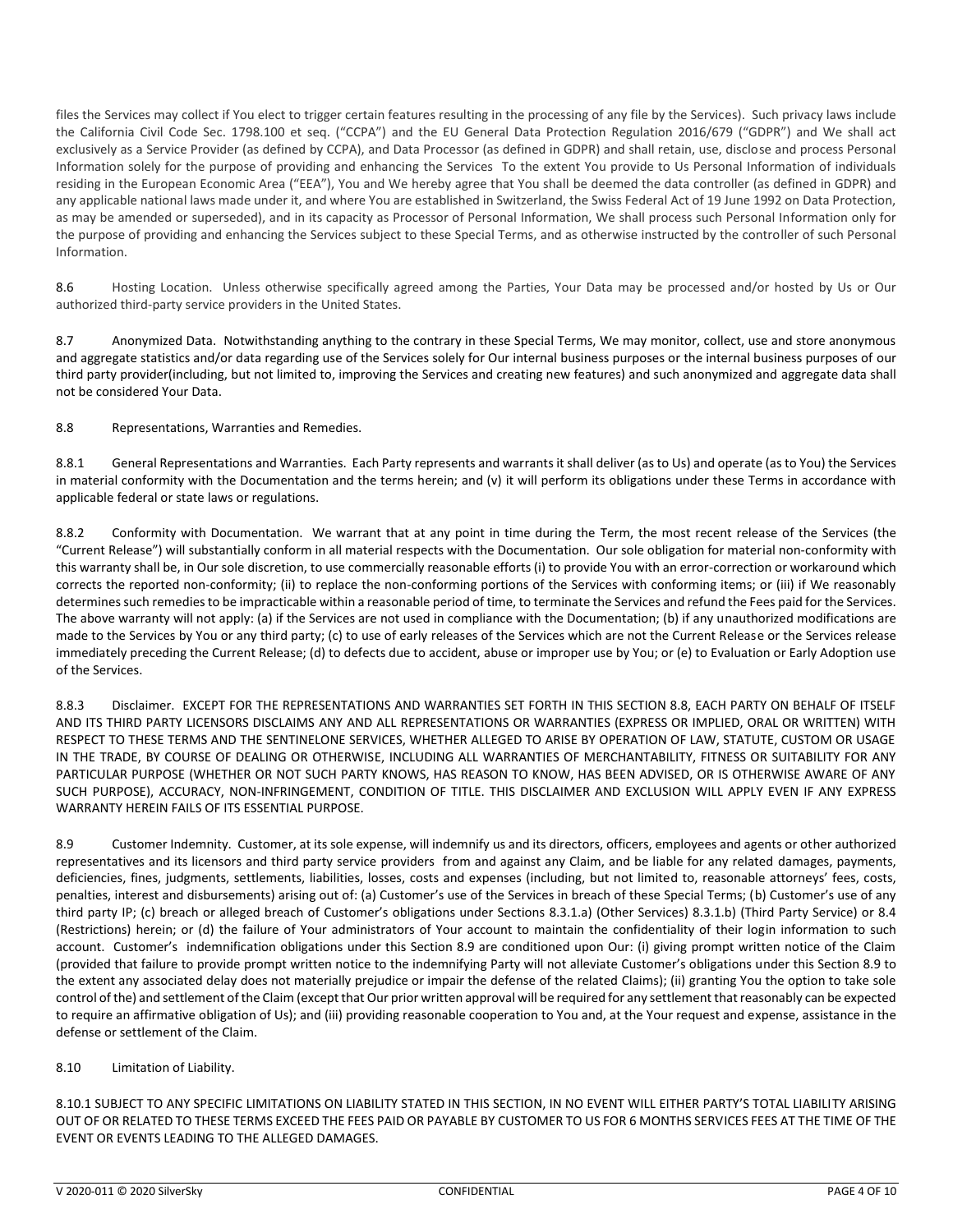8.10.2 IN THE EVENT OF A BREACH OF SECTION 8 5 (PRIVACY AND SECURITY) THE TOTAL CUMULATIVE LIABILITY OF US OR ANY OF OUR LICENSORS OR THIRD PARTY SERVICE PROVIDERS SHALL NOT EXCEED THE FEES PAID OR PAYABLE BY CUSTOMER TO US FOR 12 MONTHS SERVICES FEES EFFECTIVE AT THE TIME OF THE EVENT OR EVENTS LEADING TO THE ALLEGED DAMAGES.

8.10.3 THE LIMITATIONS ON LIABILITY IN THE MSA OR IN SECTIONS 8.10.1 AND 8.10.2 SHALL NOT APPLY TO BREACHES OF SECTION 8.3 (LICENSE GRANT) SECTION 8.4 (RESTRICTIONS), OR TO SECTION 9 (CUSTOMER INDEMNITY).

8.10.4 IN NO EVENT WILL EITHER PARTY OR ITS LICENSORS OR THIRD PARTY SERVICE PROVIDERS BE LIABLE TO THE OTHER PARTY OR ANY THIRD PARTY FOR ANY LOSS OF PROFITS, LOSS OF USE, LOSS OF REVENUE, LOSS OF GOODWILL, ANY INTERRUPTION OF BUSINESS, OR FOR ANY INDIRECT, SPECIAL, INCIDENTAL, EXEMPLARY, PUNITIVE OR CONSEQUENTIAL DAMAGES OF ANY KIND ARISING OUT OF, OR IN CONNECTION WITH THESE TERMS, WHETHER IN CONTRACT, TORT, STRICT LIABILITY OR OTHERWISE, EVEN IF SUCH PARTY HAS BEEN ADVISED OR IS OTHERWISE AWARE OF THE POSSIBILITY OF SUCH DAMAGES. MULTIPLE CLAIMS WILL NOT EXPAND THIS LIMITATION. THIS SECTION 10 WILL BE GIVEN FULL EFFECT EVEN IF ANY REMEDY SPECIFIED IN THESE TERMS IS DEEMED TO HAVE FAILED OF ITS ESSENTIAL PURPOSE.

8.11 Export Compliance. The Services, and Services Software or other components of the Services which We may provide or make available to You for use by Your users are subject to U.S. export control and economic sanctions laws. You agree to comply with all such laws and regulations as they relate to Your access to and use of the Services. You shall not access or use the Services if You are located in any jurisdiction in which the provision of the Services is prohibited under U.S. or other applicable laws or regulations (a **"Prohibited Jurisdiction")** and You agree not to grant access to the Services to any government, entity or individual located in any Prohibited Jurisdiction. You represent, warrant and covenant that (i) You are not named on any U.S. government list of persons or entities prohibited from receiving U.S. exports, or transacting with any U.S. person; (ii) You are not a national of, or a company registered in, any Prohibited Jurisdiction; (iii) You shall not permit users to access or use the Services in violation of any U.S. or other applicable export embargoes, prohibitions or restrictions; and (iv) You shall comply with all applicable laws regarding the transmission of technical data exported from the U.S. and the country in which You and users are located. You represent that neither You nor any of Your subsidiaries is an entity that (a) is directly or indirectly owned or controlled by any person or entity currently included on the Specially Designated Nationals and Blocked Persons List or the Consolidated Sanctions List maintained by the Office of Foreign Assets Control, US Department of the Treasury ("OFAC") or other similar list maintained by any governmental entity, or (b) is directly or indirectly owned or controlled by any person or entity that is located, organized, or resident in a country or territory that is, or whose government is, the target of sanctions imposed by OFAC or any other governmental entity.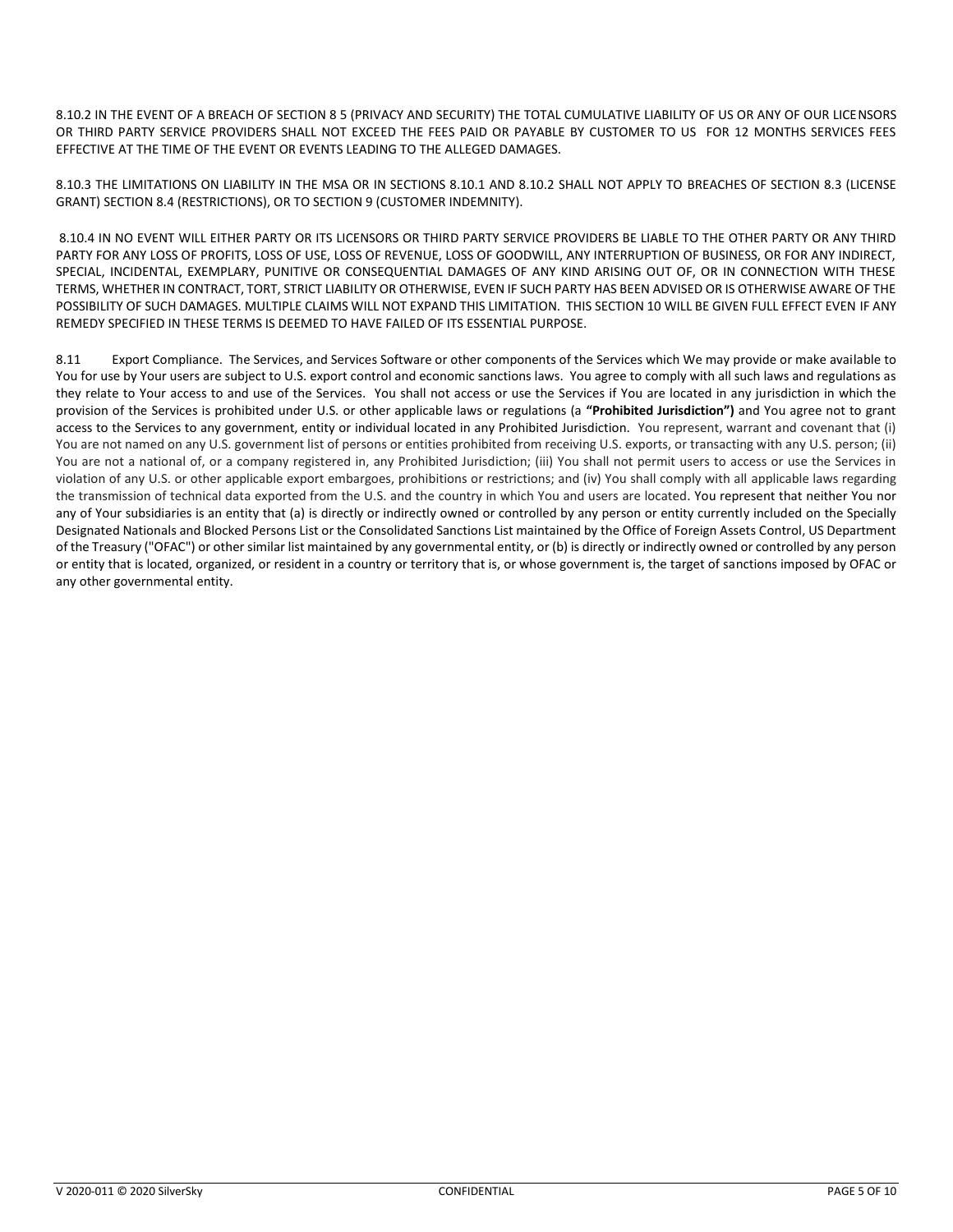# **SERVICE LEVEL AGREEMENT: FOR MANAGED ENDPOINT DETECTION AND RESPONSE SERVICES ("MANAGED EDR SLA")**

The following terms and conditions apply to the service levels of Services provided pursuant to this Attachment. In the event we fail to meet the levels defined in Service Level Agreement for a minimum of two (2) consecutive months, you must notify us in writing of any violations and allow us thirty (30) days from notification to cure the breach. If still unresolved, you may immediately terminate the Service giving rise to such breach without additional notification or incurring early termination fees within thirty (30) days of our failure to cure.

**1.** SERVICE HOURS OF OPERATION. We maintain Security Operations, Network Operations, and Technical Support departments on a 24 x 7 x 365 basis. You may reach an individual in each of these departments by calling the appropriate support service.

**2. RESPONSE TIME.** We commit to certain incident response times. These commitments are subject to your providing us accurate and current contact information for your designated points of contact. Our failure to respond in accordance with the parameters defined herein will entitle you to receive, as your sole remedy and our sole obligation, credits described below, *provided however*, that you may obtain no more than one credit per day, regardless of how often in that day we failed to meet these parameters.

**2.1. Security and Network Operations Events.** We classify all events as high, medium, or low level. We will identify or begin analysis of high level events within fifteen (15) minutes, medium level events within one (1) hour, and low level events within twenty-four (24) hours of occurrence. Failure to respond in accordance with these guidelines will entitle you to a one-day Tier 1 credit for high level events or one-day Tier 2 credit for medium and low level events.

**2.2. Change Requests.** We will make commercially reasonable efforts to begin implementation of changes you request to your service or equipment within twenty-four (24) hours of receipt of the appropriate change control form, requested changes will normally be implemented during Customer's non-business hours. Failure to respond in accordance with these guidelines will entitle you to a one-day Tier 2 credit.

**3. SERVICE AVAILABILITY GUARANTEE.** Our commitment is to have the Services available 99.5% of the time and as set forth below. At your request, we will calculate the number of minutes the Service(s) were not available to you in a calendar month (**"Service Unavailability")**. Service Unavailability will not include unavailability continuing for an hour or less or any unavailability that you fail to report to us within five (5) days. Failure to meet the service level described in this Section will entitle you to receive a Tier 1 credit.

**4. MAINTENANCE.** We reserve the following weekly maintenance windows during which you may experience periodic service outages:

- (i) Tuesday and Thursday (12 AM 2 AM ET)
- (ii) Saturday (12 AM 5 AM ET)

In the event we must perform maintenance during a time other than the service windows provided above, we will provide notification prior to performing the maintenance.

**5. CREDIT REQUEST AND PAYMENT PROCEDURES.** For failures to meet service levels herein in a calendar month, you will be entitled to receive a credit as specified below:

- (i) **Tier 1.** Equal to twice the prorated portion of the monthly fee for the affected service; or
- (ii) **Tier 2.** Equal to the prorated portion of the monthly fee for the affected service;

*provided however* that a breach of this SLA due to Exceptions described below will not qualify for such credits.

To receive a credit under this SLA, you must be current with your payments at the time Service Unavailability occurred. In addition, all credit requests must be submitted in writing, either through our ticketing system, via email or fax, or by certified U.S. mail, postage prepaid. You must submit each request for credit within seven (7) days of the occurrence giving rise to the credit claim. The total credit amount we will pay to you in any calendar month will not exceed, in the aggregate, half of the total fees invoiced to you for the Services for which a claim is made in the applicable month. (Credits are exclusive of any applicable taxes charged to you or collected by us.)

**6. EXCEPTIONS.** You will not receive any credits under this SLA in connection with any failure or deficiency of the Services or a failure to meet service level caused by or associated with any of the following:

- (i) Maintenance, as defined above;
- (ii) Fiber cuts or other such issues related to telephone company circuits or local ISP outside of our control;
- (iii) Your applications, equipment, or facilities;
- (iv) You or any of your end-user' acts or omissions;
- (v) Reasons of Force Majeure as defined in the MSA;
- (vi) Any act or omission on the part of any third party, not reasonably within our control;
- (vii) First month of service for the specific Services for which a credit is claimed;
- (viii) DNS issues outside our direct control;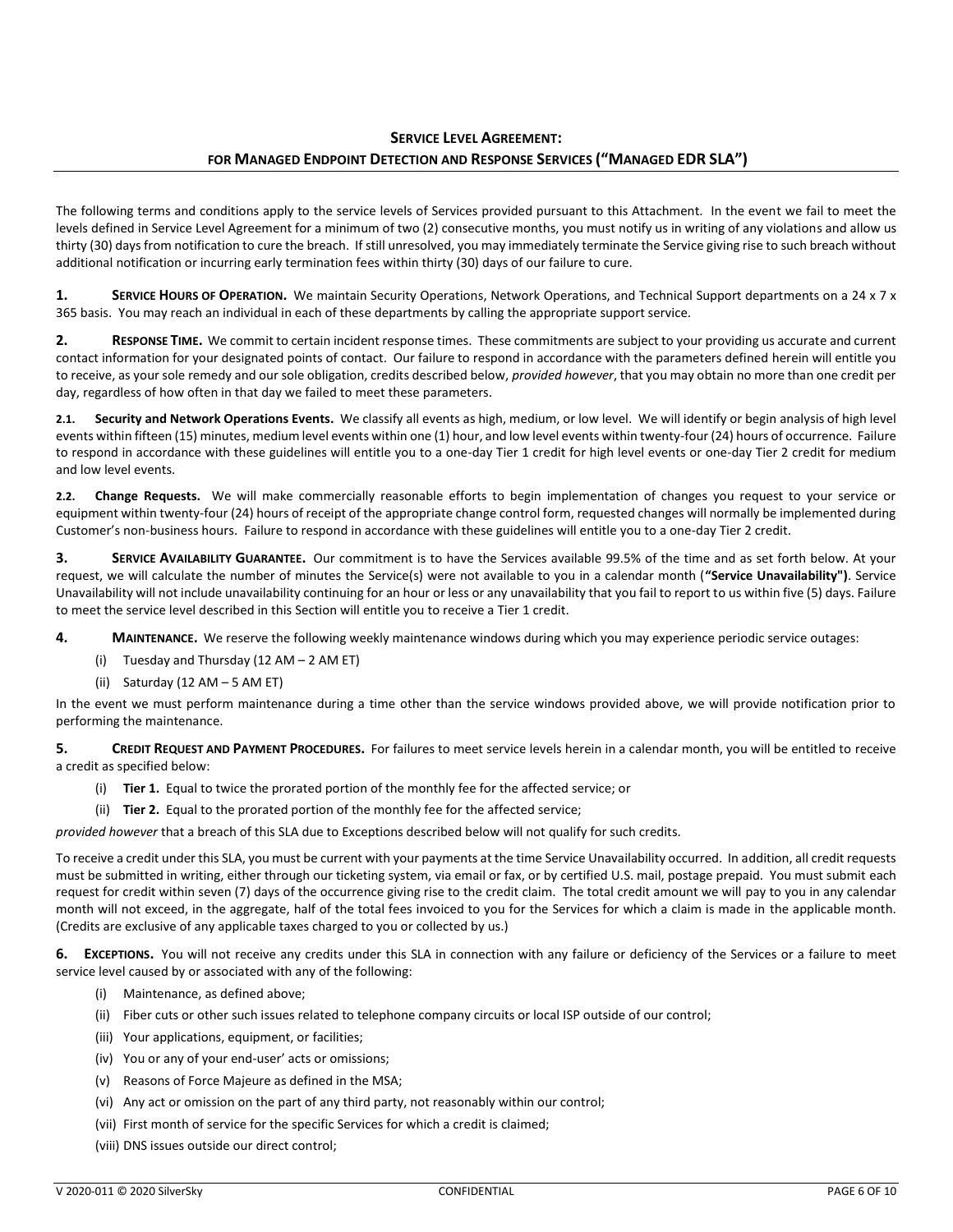## (ix) Broadband connectivity.

# **7. FAIR USAGE CAP FOR LOG COLLECTION ON MONITORING SERVICE**

(i) SilverSky maintains a fair usage policy to ensure the availability and sustainability of the Monitoring Service. Failure to adhere to the fair usage policy will result first in a notification to you and then, if you fail to take remedial action, suspension of this SLA until such time as the usage level on the affected device falls below the notification threshold set forth below. Usage information is made available to you within our portal

> 1. SilverSky will notify you that you are exceeding the Fair Usage Threshold or "FUT" when you exceed any of the following FUTs:

1. The average events per second across the set of monitored devices exceeds 25 events per second per device, over a 7 day period. An individual device exceeds an average of 100 events per second, over a 1 hour period

2. The average events per second across the set of monitored devices exceeds 20 events per second per device, over a 30 day period.

#### (ii) Partial Service Suspension Threshold

Following the notice as set forth in (i) A.1 above, if the average events per second across the set of monitored devices exceeds 25 events per second per device, over a 7 day period, SilverSky reserves the right cease ingestion of security events from an affected device, starting from the device producing the most events per second, until the average events per second across the set of monitored devices falls beneath the FUT.

Following the notice posted to the portal as set forth in A.2 above, if an individual device exceeds an average of 250 events per second, over a 1 hour period, SilverSky may upon notification to the Customer cease ingestion of security events from the affected device.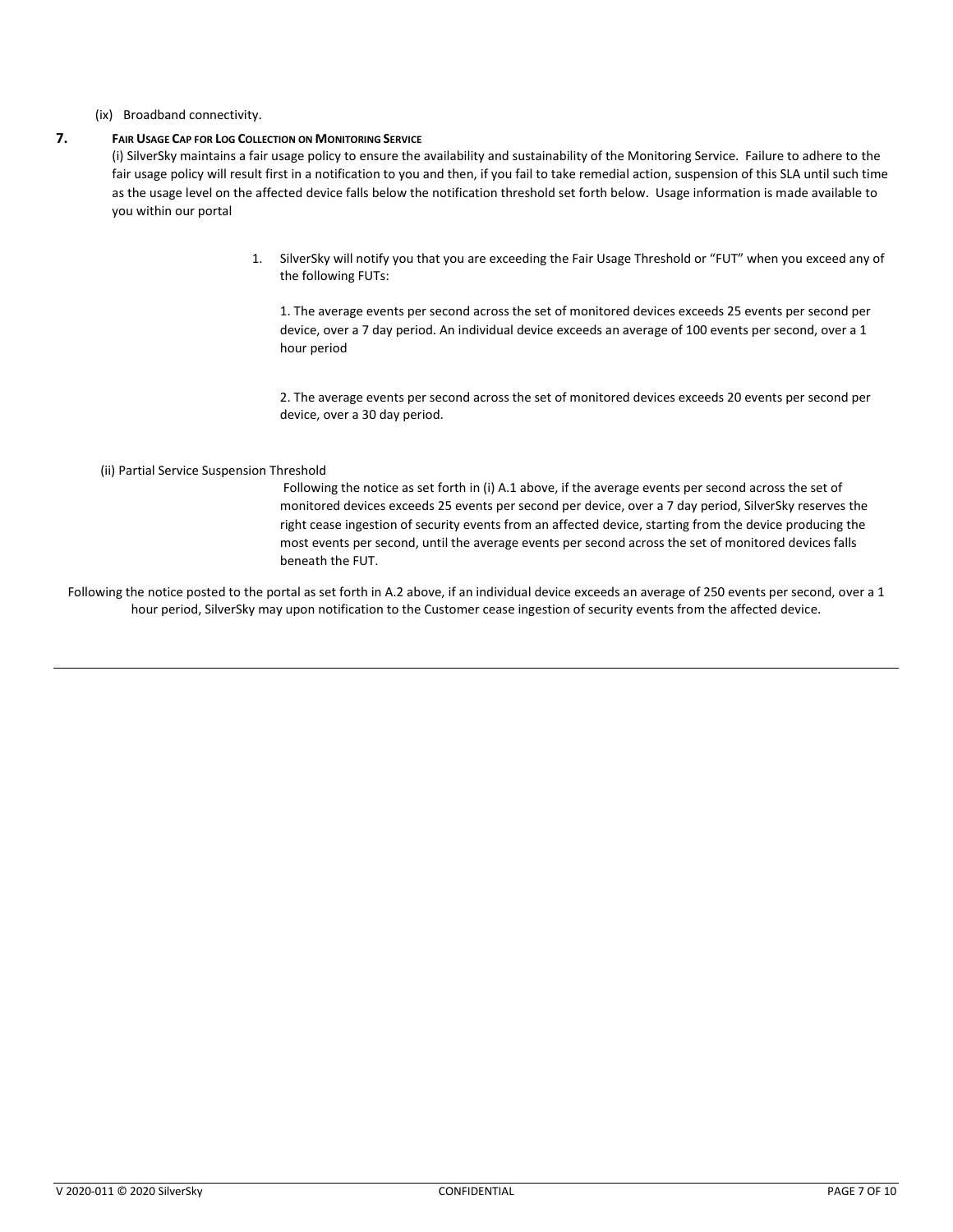# **Managed Endpoint Detection and Response (MEDR)**

# **SCOPE OF WORK**

SilverSky will provide the customer with the following services:

- An agent that can be deployed on each endpoint that Customer identifies as needing the service
- Reducing false positives
- Security event detection and prioritization as per the SLA
- Monthly reporting

# **SERVICE IMPLEMENTATION**

#### **SilverSky Responsibilities**

- a. Conduct a knowledge-sharing survey to collect information about the Customer's environment, including devices to be monitored and processes needed to support the implementation of services.
- b. Establish a method of installing the agent on Customer devices.
- c. Provide assistance to the Customer to configure devices chosen for installation.
- d. Notify the Customer that the devices are operational to ensure alerting.
- e. Provide initial training and training materials for the portal.

## **Customer Responsibilities**

**a.** The Customer shall designate a qualified and trained Technical Lead to oversee the Customer engagement for this project. The Technical Lead will oversee the project, track status, facilitate the delivery of services and progress of the project, and communicate to the Customer's stakeholders.

#### **Service Deliverables**

- a. Capture information from the Customer's devices.
- b. Perform analysis of the data. This includes, but is not limited to, aggregation, parsing, correlation and alerting.
- c. In cases of significant risk, our security engineers will analyze incidents following an alert based on the-risk notification system.
- d. Security Engineers will notify the Customer of incidents requiring a response.
- e. Security alerts will be sent to the Customer within 10-minutes of its creation.

## **ASSUMPTIONS**

**SilverSky**

- a. Shall provide resources who have been trained on products, technologies, and services applicable to this Scope of Work.
- b. All communications, notifications, and alerts will be provided to Customer.

## **Customer**

- a. The Customer shall furnish, in a timely manner, all resources including personnel, systems, information, and software necessary to commence service implementation.
- b. The Customer shall designate an appropriately qualified and trained technical lead who will be a permanent stakeholder throughout engagement.
- c. The Customer retains authority and responsibility for decisions made regarding this service implementation.
- d. The Customer will be responsible for project management and coordination of Customer resources necessary to complete the service implementation.
- e. The Customer is responsible for coordinating, following, and communicating in a timely manner all internal processes for change management, SDLC, etc.
- f. The Customer is responsible for the quality of data and any remediation efforts that may be necessary to complete this service implementation.
- g. The Customer is accountable for all non-oral output, including documentation, plans, recommendations, diagrams, etc.
- h. The Customer is responsible for any direct or physical remediation.

## **Specific Ransomware Warranty for MEDR**

1. **Ransomware Warranty.** During the Ransomware Warranty Agreement, so long as the Customer also subscribes to the Services in compliance with the Agreements, the Customer's Endpoints will be protected by the Services which will screen for any Ransomware. The Ransomware Warranty granted herein shall apply to all such Endpoints provided that:

(a) The Services are deployed in the Endpoints in accordance with the Documentation and such Endpoints are currently active and properly configured;

(b) Only Files that are on Endpoints are covered under this Ransomware Warranty;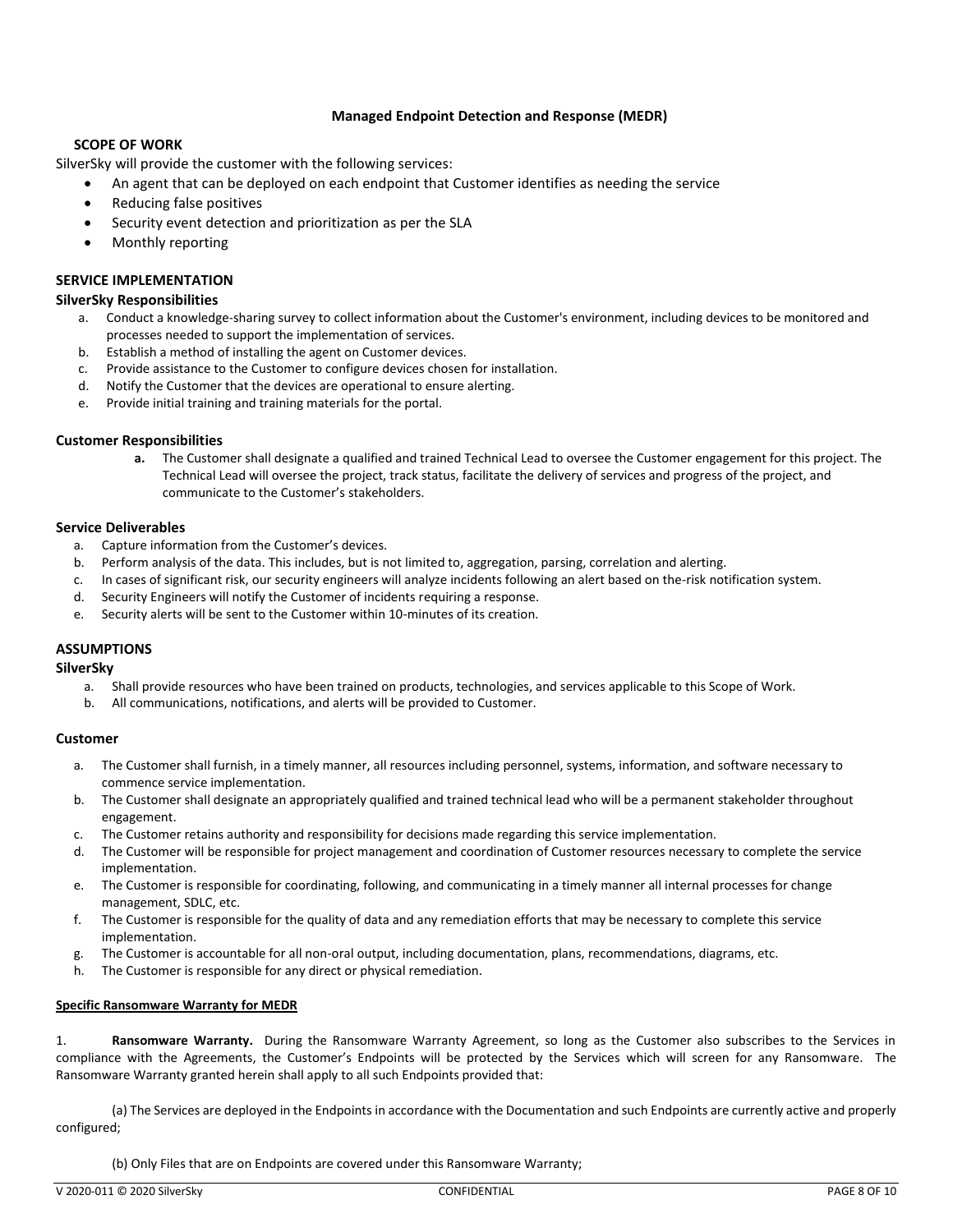(c) All Endpoints of the Customer have the following required configurations:

(i) Services:

- Policy mode options are set to Threats: Protect and Suspicious: Protect.
- All Engines are set to ON.
- Cloud Connectivity is not disabled.
- Anti-Tamper is turned ON
- Snapshots are turned ON
- Scan New Agents is turned ON
- The latest General Availability (GA) version (or GA with a critical security Service Pack (SP), if issued) or the GA (or GA with a critical SP, if issued) version immediately preceding such latest GA version, of the SentinelOne Windows Endpoint Agent (as specified in the SentinelOne Knowledge Base "Latest Information" article) is deployed prior to the time of Ransomware infection.
- There are no Pending Actions (such as Reboot) listed on any covered Endpoint.
- A supported version of the Management Console is deployed.
- Exclusions specified in the SentinelOne Knowledge Base "Not Recommended Exclusions" article, are not deployed in the Management Console or Agent.

(ii) Operating system:

- The Ransomware Warranty applies to Standard (not Legacy) Windows Agents, and on supported versions of Microsoft Windows (as specified in the SentinelOne Knowledge Base "System Requirements" article).
- Each endpoint is malware-free prior to SentinelOne Windows Agent installation.
- OS is fully updated and patched on each covered Endpoint, and all compromised applications are updated to latest releases.
- VSS (Volume Shadow Copy Service) is enabled and functioning on all Windows endpoints. VSS Disk Space Usage allocation must be configured with at least 10% on all disks.

(d) The Customer adheres to the following manual actions post infection (i.e. discovery of Ransomware):

- immediately adds the specific Ransomware threat to blacklist;
- in case the Ransomware was not blocked but only detected takes a remediation and rollback action within 1 hour of infection/discovery of the Ransomware; and
- notifies SentinelOne of the Ransomware discovery within 24 hours at Ransomware Warranty@sentinelone.com. this Section 1(d) shall not apply if the Customer is subscribed to the Vigilance Response service during the Ransomware Warranty Agreement.

2. **Scope of the Ransomware Warranty**. Subject to the terms of this Ransomware Warranty Addendum, including the specific requirements of Section 1 above, in case of a successful ransomware attack on Customer Endpoints covered by the Ransomware Warranty, as shown in SentinelOne's logs and other records, SentinelOne will pay as sole and exclusive remedy to the Customer actual damages caused by such attack, capped at \$1,000 USD per Endpoint affected by a Breach, and further capped at \$1,000,000 USD for every consecutive 12 months in which Customer subscribes to the Services with respect to the affected Endpoint. For the avoidance of doubt, the recovery amount set forth herein is limited to 1,000 Endpoints for each applicable 12 month period.

3. **Condition Precedent to Ransomware Warranty Payment**. SentinelOne shall only provide the remedy for the Breach of the Ransomware Warranty as described above if (i) the Ransomware attack has occurred, is discovered by the Customer and reported to SentinelOne during the Ransomware Warranty Agreement and Customer's subscription to the Services under the Agreements; (ii) Customer's Endpoints and the Services are configured in accordance with the Documentation and Section 1 above; (iii) the Customer demands in writing to recover for damages caused by the Breach; and (iv) sufficient evidence is provided by Customer supporting the Ransom demand amount for each Ransomware infection covered by this Ransomware Warranty.

4. **Exclusions**: The Ransomware Warranty shall not apply to a breach caused primarily by (i) any deployment, configuration and/or use of the Services (or a portion thereof), for any or no reason, in a manner inconsistent with the Documentation or the requirements of Section 1 herein; (ii) Customer's negligence or misconduct; or (iii) other products and/or services which directly or indirectly cause the malfunction or non-performance of the Services with respect to the subject Ransomware.

5. **Sole and Exclusive Remedy**. The aforementioned remedy for the Breach shall be the Customer's sole and exclusive remedy and the entire liability of SentinelOne for any Breach of the Ransomware Warranty.

## 6. **Definitions.** The capitalized terms below shall have the following meaning:

(a) **"Breach**" means the unauthorized access to at least one Customer Endpoint in the form of Ransomware which has caused material harm to the Customer, whereby "material harm" must include at least one of the following: (i) the unauthorized acquisition of unencrypted digital data that compromises the security, confidentiality, or integrity of personal information or confidential information maintained by the